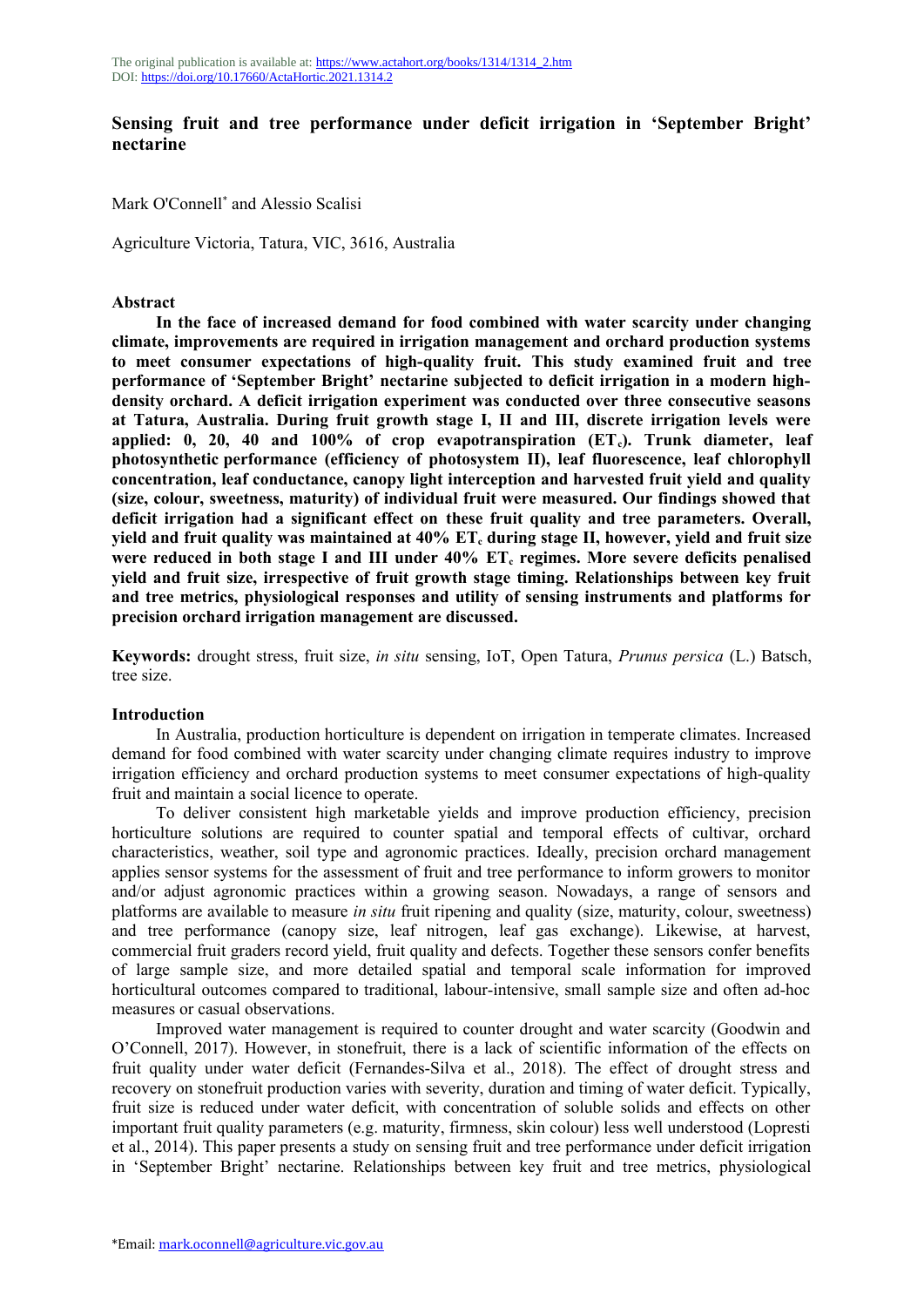responses and utility of sensing instruments and platforms for precision orchard management are discussed.

### **Material and methods**

#### *Experiment conditions*

The experiment was conducted on 3-year-old nectarine trees (*Prunus persica* L. Batsch 'September Bright') grafted on 'Elberta' rootstock trained to an open Tatura system (2,222 tree/ha) during 2016/17, 2017/18 and 2018/19 growing seasons at Tatura (36.43°S, 145.28°E, elev. 114 m) in SE Australia. Climate is temperate, and rainfall is evenly distributed throughout the year. Irrigation is used to counter the high evaporative demand experienced in summer months. Between-row and between‐tree spacings were 4.5 and 1.0 m, respectively, in North-South tree rows of a 3-ha experimental stonefruit orchard. Trees were fertilised, pruned, and pest/disease managed according to established local commercial practices. Fruiting levels were set to represent grower 'best practice' to maximise fruit size and fruit sweetness. The target cropping level of  $\sim$ 1 fruit per 10 cm of fruiting lateral, whereby fruit (fruit < 12 mm diameter) were manually thinned early in the season to maximise cell number and final fruit size.

### *Irrigation treatments*

Experimental layout was a randomised block design with 12 irrigation treatments replicated 6 times. Each plot consisted of three adjacent rows of eighteen trees. The central 2 trees in each plot were used to record measurements of study variables. Irrigation requirements (crop evapotranspiration, ET<sub>c</sub>) were determined using a weather-based evapotranspiration FAO-56 approach with a crop coefficient adjusted for tree size, measured as the fractional photosynthetically active radiation (PAR) interception  $(f_{PAR})$  (Scalisi et al., 2019). Irrigation was applied daily via a single drip line comprising of in-line pressure compensating emitters (1.6 l/h discharge, 0.5 m spacing). Four irrigation levels were applied as fractions of  $ET_c$ : (i) control (100%  $ET_c$ ), (ii) moderate deficit (40%  $ET<sub>c</sub>$ ), (iii) severe deficit (20%  $ET<sub>c</sub>$ ) and (iv) rainfed (no irrigation, 0%  $ET<sub>c</sub>$ ) during fruit growth Stage I (cell division), Stage II (commencement of pit hardening, slow fruit growth), Stage IIIa (cell expansion) and Stage IIIb (fruit maturation).

#### In situ *fruit size, leaf fluorescence, stomatal conductance and efficiency of photosystem II*

At the end of each fruit growth stage period, fruit diameter was measured on 5 fruit/tree on a weekly basis using a Bluetooth digital calliper (OriginCal® smart caliper, *iGaging,* San Clemente, California, USA) connected to a smartphone. Leaf anthocyanin indices (Multiplex<sup>®</sup> Force-A fluorometer, Orsay, France), chlorophyll concentration (SPAD 502 plus chlorophyll meter, Konica Minolta Inc., Osaka, Japan) and stomatal conductance (AP4 leaf porometer; Delta-T Devices Ltd, Cambridge, UK) were measured on 3–5 leaves/tree. The efficiency of photosystem II (ΦPSII) was measured on 3 leaves/tree at stages I, IIIa and IIIb, using a photosynthesis system (LI-6400XT, LI-COR Inc., Lincoln, USA).

## **Yield and fruit quality at harvest**

Fruit maturity was determined from measurements of chlorophyll content (index of absorbance,  $I_{AD}$ ) using a portable Vis/NIR spectrophotometer (DA-meter; Model 53500, TR Turoni, Italy). To determine optimal harvest date, fruit maturity was measured on duplicate (both hemispheres) samples *in situ* of ~20 fruit on the control trees at weekly intervals for 4 weeks prior to harvest. At harvest, all fruit for each of the 2 trees per plot was handpicked. Fruit weight, number, internal quality (maturity, firmness, sweetness) and external attributes (colour, blemish) were measured on each individual fruit and sorted on a tree-by-tree (2 trees/plot) basis using a commercial fruit grader equipped with optical sensors (Compac InVision 9000, Compac Sorting Equipment Ltd, Australia) and a near infra-red (NIR) reflectance spectrometer (Taste Technologies Ltd, New Zealand). A total of 16,191, 22,382 and 19,779 nectarines were assessed for 2016/17, 2017/18 and 2018/19 growing seasons, respectively. Fruit-size and quality distributions were determined from data sets obtained by the commercial grading machine. Yield was calculated as the product of fruit number and weight. The NIR spectrum  $(\sim 30$  scans per fruit) over the spectral range of 300–1100 nm was used to develop multivariate prediction models for sweetness (soluble solid concentration, SSC), maturity and firmness. Fruit NIR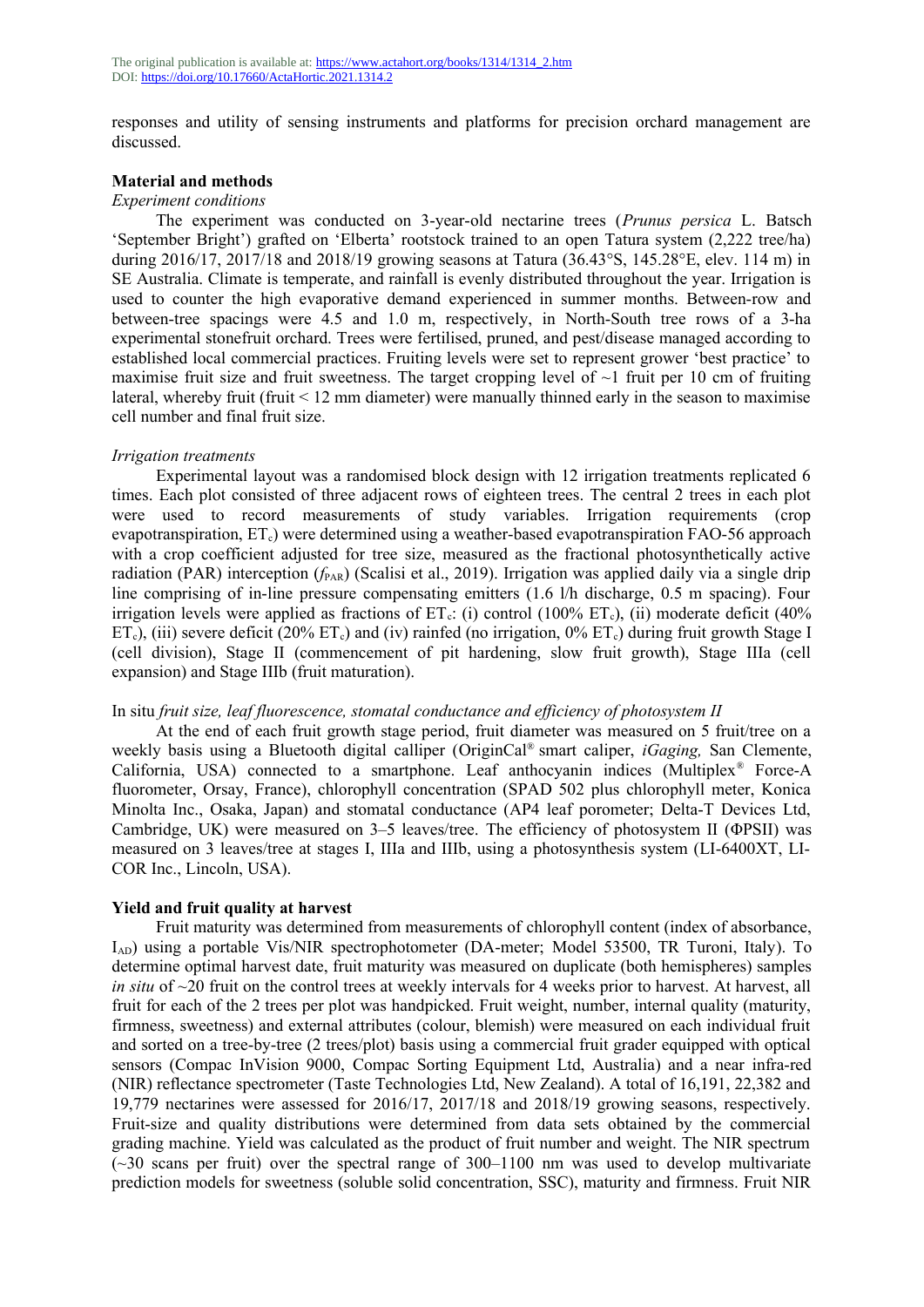reference data were collected using the conventional destructive methods with local duplicate (paired hemispheres) measures (sample size  $\sim$ 125 fruit/season) to extend model application to the experimental data. Fruit flesh firmness (kgf) was measured after exposing the flesh to a penetrometer (Model FT10, Wagner Instruments, Connecticut, USA) fitted with an 8 mm tip. Fruit SSC was measured using a digital refractometer (Model PR-1, Atago Co., Japan). Fruit maturity (IAD) was measured using a DA-meter. Premium packout was calculated the proportion of individual fruit meeting a 5-level threshold criteria of fruit quality (fruit weight  $\geq 85$  g and SSC  $\geq 14$  °Brix and 5 kgf  $\geq$  firmness  $\geq$  6 kgf and  $0.8 \geq I_{AD} \geq 1.2$  and red skin colour  $\geq$  50%).

## **Tree growth and phenology**

Pruning biomass (winter and summer), bud break and floral development stages were measured on each plot. Seasonal change of trunk cross-sectional area (TCSA, cm<sup>2</sup>) was calculated from trunk diameter measures using digital Bluetooth calipers at 15 cm above the graft union on each tree within a plot during winter prior to the commencement of the deficit irrigation treatments and again in the winter dormancy after harvest. Canopy size was represented in terms of  $f_{PAR}$ . Measurements of  $f_{PAR}$ ) were carried out during summer (i.e. in the period of maximum foliage cover) on a clear day using a handheld ceptometer (Model SF80; Decagon Devices Inc., Pullman, Washington, USA) and a light trolley (Tranzflo NZ Ltd, Palmerston North, New Zealand) at 09.30, 12.30 (solar noon) and 15.30 h.  $f_{PAR}$  was calculated as:  $f_{PAR} = 1-(PAR_T/PAR)$ , where PAR was the incident flux of PAR measured above the canopy (i.e. an open region within the orchard), and  $PAR<sub>T</sub>$  was the transmitted flux of PAR

measured at the base of the canopy. Within each plot, the ceptometer was placed horizontally perpendicular to the row direction in the shaded and non-shaded area. Estimates of  $f_{PAR}$  were obtained from  $\sim$ 10 and  $\sim$ 200 PAR measurements above and below the canopy in each plot, respectively. Daily  $f_{PAR}$  was calculated as the mean of  $f_{PAR}$  at 09.30, 12.30 and 15.30 h (Goodwin et al., 2006).

Data was subject to analysis of variance (ANOVA) using GenStat 18.1 (VSN International Limited, Oxford, UK). Significant differences between treatments were determined using Fisher's unrestricted Least Significant Difference at *P =* 0.05.

### **Results**

Figure 1 shows average fruit number per tree, yield, fruit quality (final fresh weight, sweetness, firmness) and premium packout under deficit irrigation regimes compared to the control  $(100\% \text{ ET}_c)$ for seasons 2016/17–2018/19. Yield penalties occurred on all deficit treatments except stage II 40%  $ET_c$ . Final fruit weight was reduced under severe deficit (0 and 20%  $ET_c$ ) regimes irrespective of fruit growth stage. Greater fruit sweetness and higher red skin colour was observed under stage IIIb (0 and 20% ETc) deficit irrigation treatments. Premium packout was reduced under deficit irrigation regimes during stage I and III periods, whilst, stage II  $40\%$  ET<sub>c</sub> showed improved production outcomes.

Table 1 provides a summary of fruit and tree growth and production responses to deficit irrigation treatments for each fruit growth stage. Organ growth and yield components were impacted by water stress, however, phenology and TSCA were not influenced by irrigation regime. Pruning biomass, lateral strength (diameter, length) and floral behaviour (floral dry weight, abundance) was reduced under severe deficit irrigation regimes. Canopy radiation interception ( $f_{PAR}$ ), leaf conductance, leaf chlorophyll concentration and photosystem II efficiency were reduced under deficit irrigation. Leaf anthocyanin levels increased on deficit irrigated trees. Fruit maturity (firmness, I<sub>AD</sub>) was delayed under stage IIIb deficit irrigation.

Table 2 shows the utility of precision horticulture sensors and platforms used to measure fruit and tree performance. The index ranking is based on assessment of equipment and methods in terms of robustness, efficiency, accuracy, user friendliness, cost, maintenance and capacity of sensor to communicate wirelessly (i.e. IoT smart sensor) and ability to capture temporal and spatial variation in crop response to (drought) stress. Overall, very few sensors and platforms make the grade of a 'smart sensor'.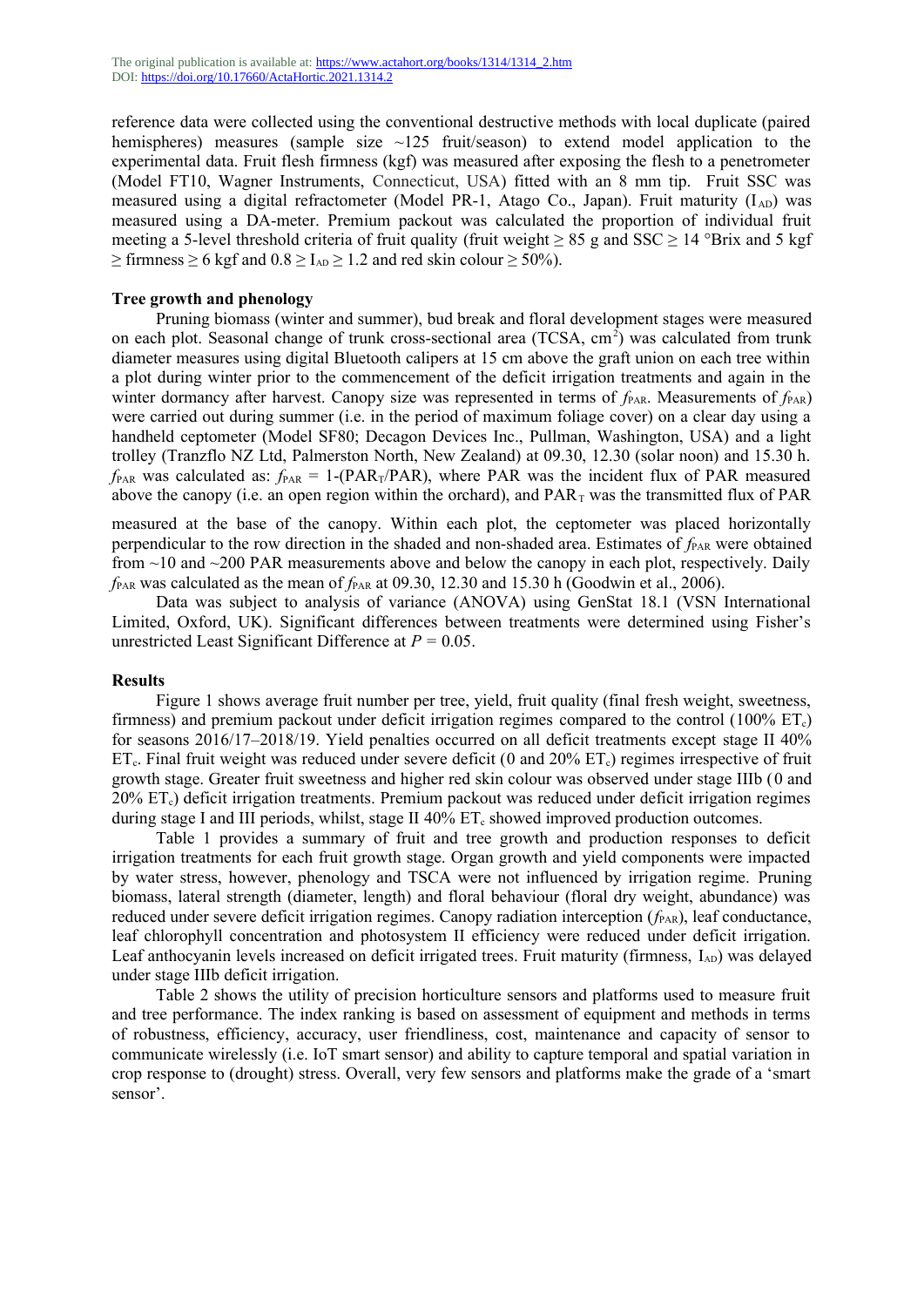

Figure 1. Average fruit number, yield, fruit quality (fresh weight, sweetness, firmness) and premium packout under deficit irrigation regimes of 'September Bright' nectarine for seasons 2016/17– 2018/19. Bar colours are grouped by deficit irrigation treatments x fruit growth stage.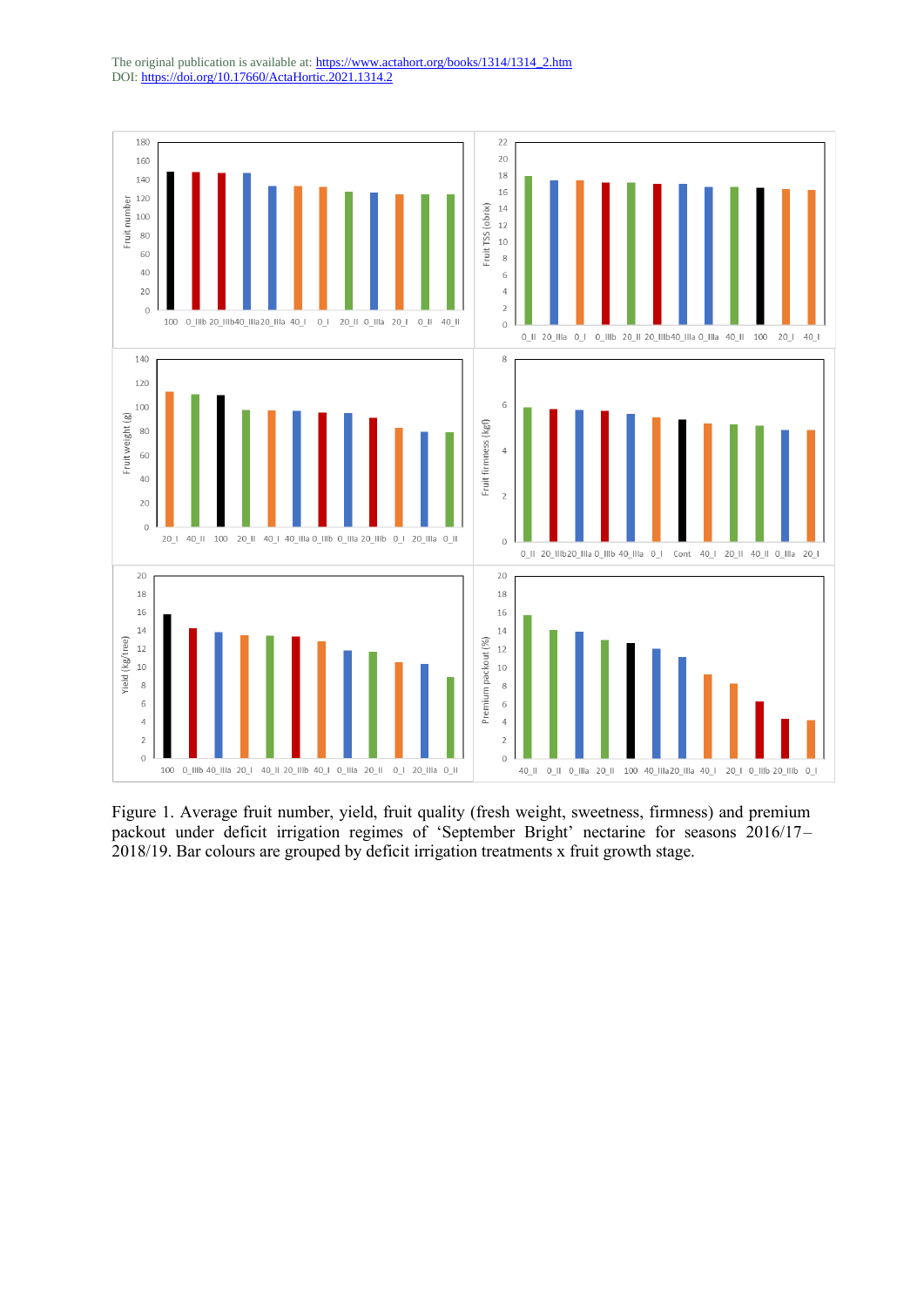The original publication is available at: **https://www.actahort.org/books/1314/1314\_2.htm** DOI:<https://doi.org/10.17660/ActaHortic.2021.1314.2>

| <b>Response</b>    | Parameter                  | $\mathbf I$            | $\mathbf{I}$                     | <b>IIIa</b>            | <b>IIIb</b>        |
|--------------------|----------------------------|------------------------|----------------------------------|------------------------|--------------------|
| Phenology          | Phenology                  | $=$                    | $\qquad \qquad =$                | $=$                    | $=$                |
| Yield components   | Final fruit number         | $=$                    | $=$                              | $\downarrow$ 20        | $=$                |
| Yield components   | Final fruit weight         | $\downarrow 0$         | $=$                              | $\downarrow$ 0, 20, 40 | $\downarrow$ 0, 20 |
| Yield components   | Yield                      | $\downarrow$ 0, 20, 40 | $\downarrow$ 0, 20               | $\downarrow$ 0, 20, 40 | $\downarrow$ 0, 20 |
| Yield components   | Final fruit sweetness      | $=$                    | $=$                              | $=$                    | $\uparrow$ 0, 20   |
| Yield components   | Final fruit maturity       | $=$                    | $\downarrow$ 0, 20               | $\downarrow$ 0, 20     | $\uparrow$ 0, 20   |
| Yield components   | Final fruit firmness       | $=$                    | $=$                              | $\downarrow$ 0, 20, 40 | $\uparrow$ 0, 20   |
| Yield components   | Final fruit colour redness | $\downarrow$ 0, 40     | $=$                              | $=$                    | $\uparrow$ 0, 20   |
| Plant water stress | Leaf conductance           | nd                     | $\downarrow$ 0, 20, 40           | $\downarrow$ 0, 20, 40 | nd                 |
| Plant water stress | Efficiency of PSII         | nd                     | nd                               | $\downarrow$ 0, 20, 40 | nd                 |
| Plant water stress | Leaf anthocyanin           | nd                     | nd                               | $\uparrow$ 0, 20       | nd                 |
| Plant water stress | Leaf chlorophyll conc.     | nd                     | $\downarrow$ 0, 20               | $\downarrow$ 0, 20     | nd                 |
| Canopy size        | $f_{\rm PAR}$              | $\downarrow$ 0, 20, 40 | $\downarrow$ 0, 20, 40           | $\downarrow$ 0, 20     | $=$                |
| Organ Growth       | <b>TCSA</b>                | $=$                    | $=$                              | $=$                    | $=$                |
| Organ Growth       | Winter pruning biomass     | $\downarrow$ 0, 20     | $\downarrow$ 0, 20               | $\downarrow$ 0, 20     | $\downarrow$ 0     |
| Organ Growth       | Summer pruning biomass     | $\downarrow$ 0         | $\downarrow$ 0, 20, 40           | $=$                    | $\qquad \qquad =$  |
| Organ Growth       | Lateral diameter           | $\downarrow 0$         | $\downarrow$ 0                   | $\downarrow$ 20        | $\downarrow$ 20    |
| Organ Growth       | Lateral length             | $\downarrow$ 0, 20     | $\downarrow$ 0, 20               | $\downarrow$ 0, 20     | $\downarrow$ 20    |
| Organ Growth       | Flower per foot shoot      | $\uparrow$ 0           | $\uparrow$ 20                    | $=$                    | $=$                |
| Organ Growth       | Total floral buds          | $=$                    | $\downarrow$ 0, 20               | $\downarrow$ 0, 20     | $=$                |
| Organ Growth       | Total vegetative buds      | $=$                    | $\downarrow$ 0, 20 $\uparrow$ 40 | $=$                    | $=$                |
| Organ Growth       | Floral bud dry weight      | $=$                    | $\downarrow$ 0, 20               | $\downarrow$ 0, 20, 40 | $\downarrow$ 0, 20 |
| Organ Growth       | Vegetative bud d.w.        | $=$                    | $=$                              | $=$                    | $=$                |

Table 1. Summary of fruit and tree responses to deficit irrigation  $(0, 20, 40\% \text{ ET}_c)$  compared to the control (100% ET<sub>c</sub>) during fruit growth stages (I, II, IIIa, IIIb) for growing seasons  $2016/17 - 2018/19$ on 'September Bright' nectarine.

Key: 0, 20 and 40 depict deficit (0, 20, 40% ET<sub>c</sub>) irrigation treatments, nd - not determined.  $\uparrow$ ,  $\downarrow$  and = represent increase, decrease and not significant responses relative to control (100% ET<sub>c</sub>) irrigation treatment, respectively at a probability of *P*≥0.05.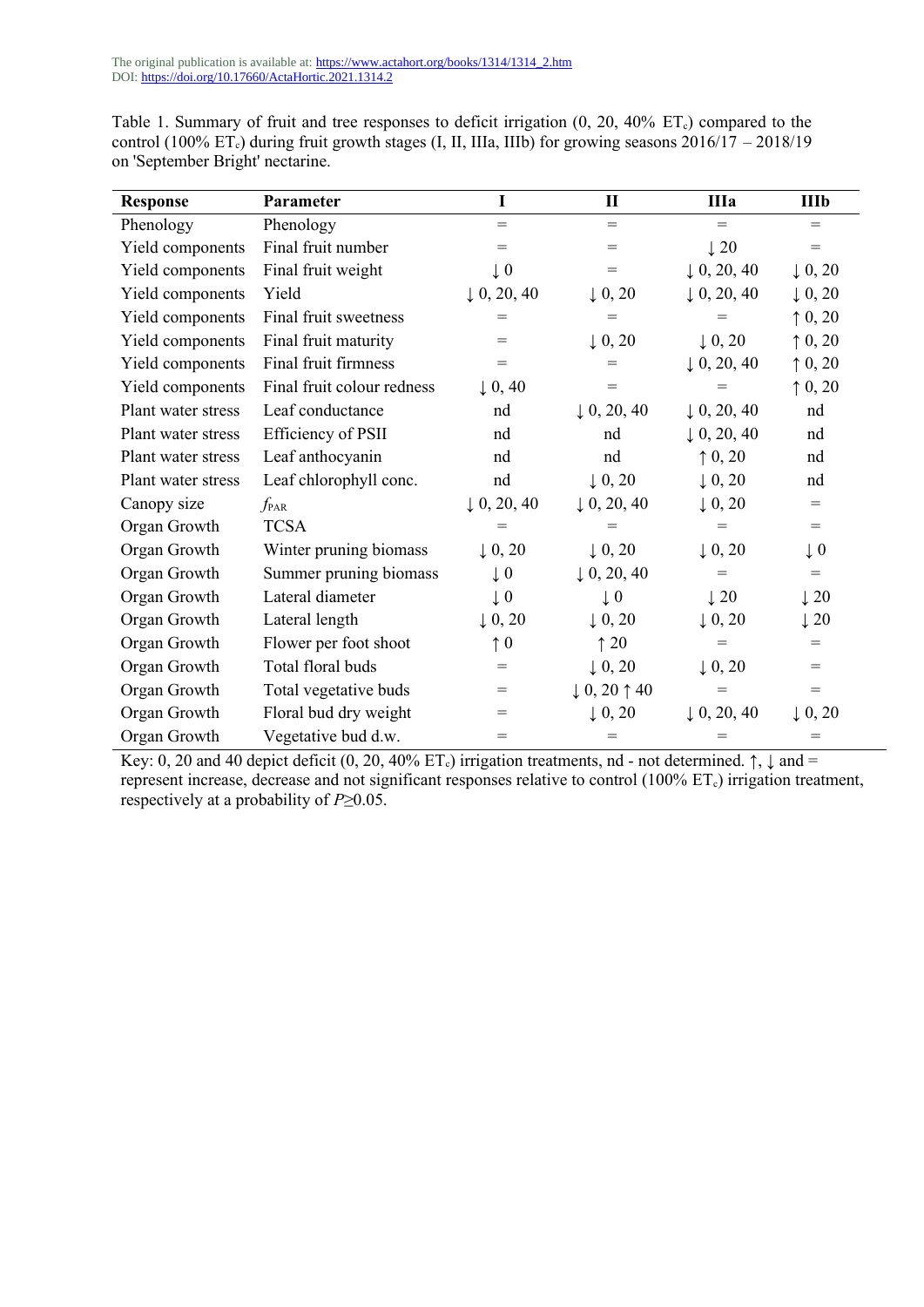Table 2. Utility of precision horticulture sensors and platforms used to measure fruit and tree performance. Index ranking based on equipment and method with consideration of factors such as sensor/technique: robust, efficient, sample size, accurate, user friendly, spatial and temporal scale, cost, maintenance and connectivity (e.g. IoT smart sensor).

| <b>Parameter</b>     | <b>Technology</b>            | <b>Robust</b>  | Non-        | <b>User</b>    | <b>Sample</b> | <b>Spatial</b> | <b>Temporal</b> | <b>IoT</b> | <b>User</b> | <b>Sensor</b> | Overall |
|----------------------|------------------------------|----------------|-------------|----------------|---------------|----------------|-----------------|------------|-------------|---------------|---------|
|                      |                              |                | destructive | friendly       | size          | scale          | scale           |            | skill       | cost          | score   |
| Trunk diameter       | Digital caliper              | Yes            | Yes         | Yes            | Medium        | Tree           | Seasonal        | Yes        | Low         | Low           | High    |
| Fruit diameter       | Digital caliper              | Yes            | Yes         | Yes            | Medium        | Fruit          | Weekly          | Yes        | Low         | Low           | High    |
| Fruit number         | Fruit grader-load<br>cell    | Yes            | Yes         | Yes            | Large         | Fruit          | Seasonal        | No         | Medium      | High          | High    |
| Fruit weight         | Fruit grader-load<br>cell    | Yes            | Yes         | Yes            | Large         | Fruit          | Seasonal        | No         | Medium      | High          | High    |
| Fruit sweetness      | Fruit grader-NIR             | Yes            | Yes         | Yes            | Large         | Fruit          | Seasonal        | No         | High        | High          | High    |
| Fruit maturity       | Fruit grader-NIR             | Yes            | Yes         | Yes            | Large         | Fruit          | Seasonal        | No         | High        | High          | High    |
| Fruit firmness       | Fruit grader-NIR             | Yes            | Yes         | Yes            | Large         | Fruit          | Seasonal        | No         | High        | High          | High    |
| Fruit colour         | Fruit grader-RGB<br>camera   | Yes            | Yes         | Yes            | Large         | Fruit          | Seasonal        | No         | Medium      | High          | High    |
| Light interception   | Ceptometer, light<br>trolley | Yes            | Yes         | No             | Medium        | Tree           | Monthly         | Yes        | Medium      | High          | High    |
| Irrigation volume    | Water flow meter             | Yes            | Yes         | Yes            | Small         | Orchard        | Daily           | Yes        | Low         | Low           | Medium  |
| Fruit chlorophyll    | DA meter                     | Yes            | Yes         | Yes            | Medium        | Fruit          | Weekly          | No         | Medium      | Medium        | Medium  |
| Leaf anthocyanin     | Fluorometer                  | Yes            | Yes         | No             | Small         | Leaf           | Monthly         | No         | Medium      | High          | Medium  |
| Leaf chlorophyll     | SPAD meter                   | Yes            | Yes         | No             | Medium        | Leaf           | Monthly         | No         | Medium      | High          | Medium  |
| Leaf conductance     | Porometer                    | Yes            | Yes         | N <sub>o</sub> | Small         | Leaf           | Monthly         | No         | High        | High          | Low     |
| Leaf PSII efficiency | <b>LICOR</b>                 | N <sub>o</sub> | Yes         | No             | Small         | Leaf           | Monthly         | No         | High        | High          | Low     |
| Pruning biomass      | Digital scales               | Yes            | No          | No             | Medium        | Tree           | Seasonal        | No         | Low         | N/A           | Low     |
| Lateral strength     | Digital scales, caliper      | Yes            | No          | No             | Medium        | Shoot          | Seasonal        | No         | Low         | N/A           | Low     |
| Phenology            | Visual observations          | Yes            | Yes         | No             | Medium        | Tree           | Seasonal        | No         | Low         | N/A           | Low     |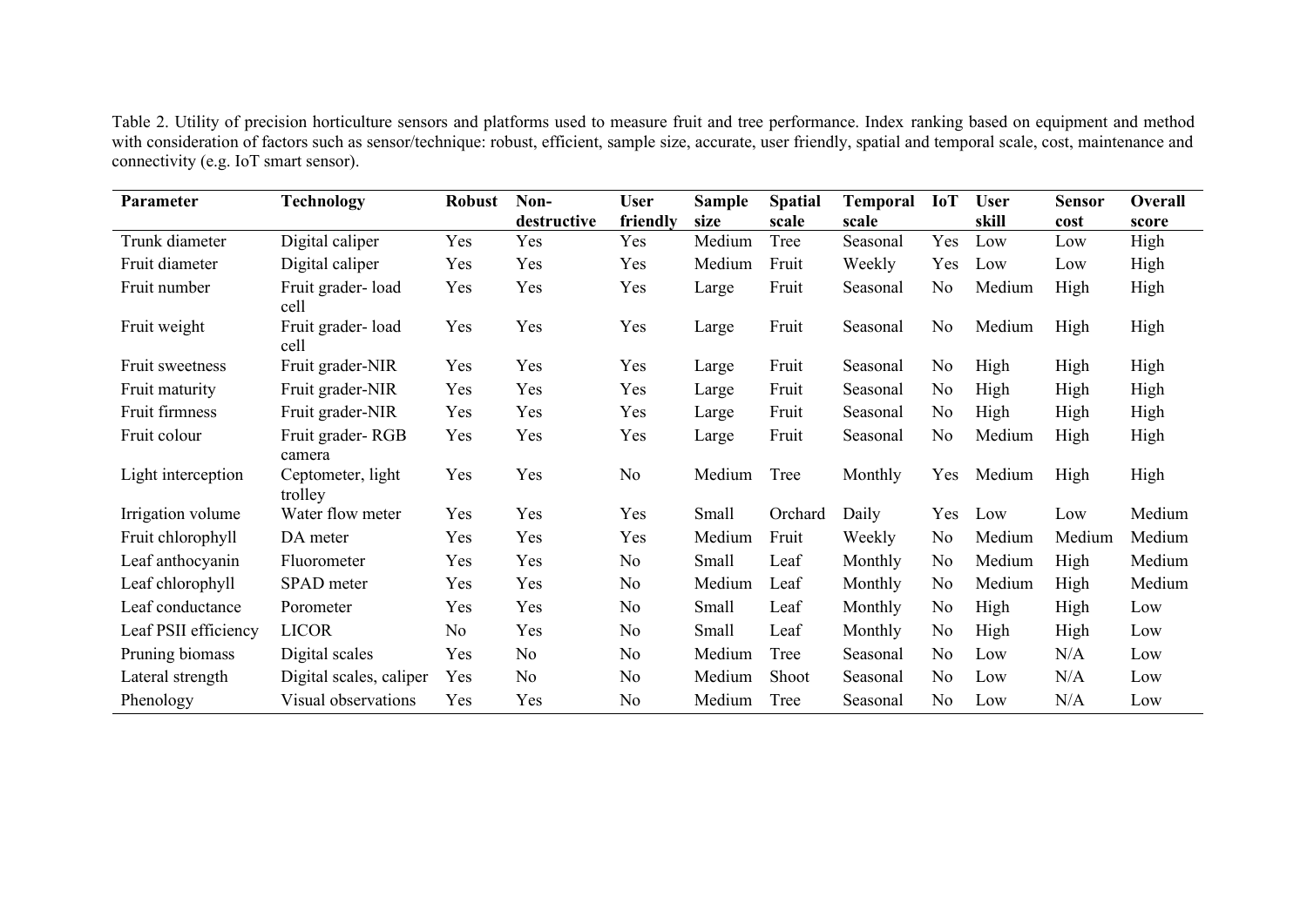### **Discussion**

This study induced water stress responses during fruit growth stages: I, II, IIIa and IIIb each growing season in 'September Bright' nectarine using a statistically designed deficit irrigation experiment. From a crop physiological perspective, the first plant response to drought is stomatal closure (Porometer; Table 1), preventing transpiration and evaporative cooling. Persistent drought stress damages photosynthesis machinery via loss of chlorophyll (SPAD meter; Table 1). A third response to water deficit is reduced photochemistry, the degradation of photoinhibition mechanisms (more photoinhibition), including reduced sun-induced leaf fluorescence (Fluorescence meter; Table 1). From an agronomic viewpoint, severe water deficit induced a reduction in vegetative and reproductive growth. Here, reduced canopy size (light interception), decreased pruning biomass, lower lateral strength, reduced fruit size, and decreased yield were consistently observed under deficit irrigation regimes (Table 1, Fig. 1). Furthermore, important fruit quality attributes were affected under severe water deficit. For example, stage IIIb water deficit  $(0, 20, 20, 40\% \text{ ET})$  increased the accumulation of soluble solids, delayed fruit maturity, increased firmness and increased red skin colour. However, the moderate deficit (stage II:  $40\%$  ET<sub>c</sub>) treatment confirmed earlier RDI studies whereby no effect on yield and fruit size (Mitchell and Chalmers, 1982) when deficit irrigation is applied from pit hardening, and maintained key fruit quality attributes (sweetness, maturity, firmness, red skin colour) (Table 1).

From a sustainability production perspective, the lack of recovery from drought stress can be observed in crop response each subsequent growing season on trees subjected to repeated water deficit. Here, stage I and III deficit irrigation consistently induced poor fruiting wood (lateral size, floral bud dry weight, pruning biomass), small fruit size, low yields, degradation of leaf pigments (chlorophyll, carotenoids, anthocyanins) that control photosynthesis, and loss of efficiency in leaf photochemistry machinery (carotenoids, anthocyanins) (Table 1).

The fruit sorting grader affords data sets of large sample size (individual fruit data;  $n \approx$ 20,000/season) and rapid assessment of multiple fruit quality factors compared to traditional labourintensive (and expensive) and small sample size laboratory 'wet chemistry' approaches. Figure 1 showed the responses to deficit irrigation of yield and fruit quality. For example, analysis based on strict 'premium packout' criteria derived from data on each individual fruit scanned by the fruit grader show a clear distinction between irrigation treatments.

Table 2 provided a summary of the utility of sensors and technologies used in this study. From the perspective of precision horticulture, field-based sensors ideally acquire large sample size, ability to capture temporal and spatial variation in crop response to (drought) stress and have application of IoT technologies and data communications. However, very few sensors and platforms make the grade of a 'smart sensor'. Clearly, more product development is required to meet these criteria. To meet some of these challenges work is currently underway at Tatura - Agriculture Victoria. Here, a few systems are being investigated, such as: (i) tree and fruit tracking systems using devices (e.g. colour meter, PAR sensor, digital callipers) reading smart tags (e.g. NFC) with data connection via Bluetooth to smartphone APPs for spot non-destructive measurements, (ii) low-cost radio connected permanent or semi-permanent sensors for plant-based continuous measurements (e.g. fruit and trunk dendrometers), (iii) light spectrum devices for remote and proximal sensing (e.g. LiDAR and PAR sensors), (iv) UAV-based imaging for remote sensing (e.g. thermal infrared and multispectral cameras), and (v) closed-loop irrigation systems (i.e. SupPlant by Goldtech).

#### **Conclusions**

This study conducted sensing of fruit and tree performance under deficit irrigation in 'September Bright' nectarine. Key information of the effects on tree and fruit performance under severe water deficit were lower yield, decreased canopy size, lower stomatal conductance, reduced chlorophyll, decreased photoinhibition, reduced fruit size, increased soluble solids, increased firmness, decreased maturity and increased red skin colour. Moderate water deficit  $(40\% \text{ ET})$  during the traditional RDI period (Stage II of fruit growth) showed no effect on yield or fruit quality. The utility of sensing instruments and platforms for precision orchard management were reviewed. More product development is required to achieve field-based 'smart' sensors to acquire large sample size, ability to capture temporal and spatial variation in crop responses and the application of IoT technologies and data communications.